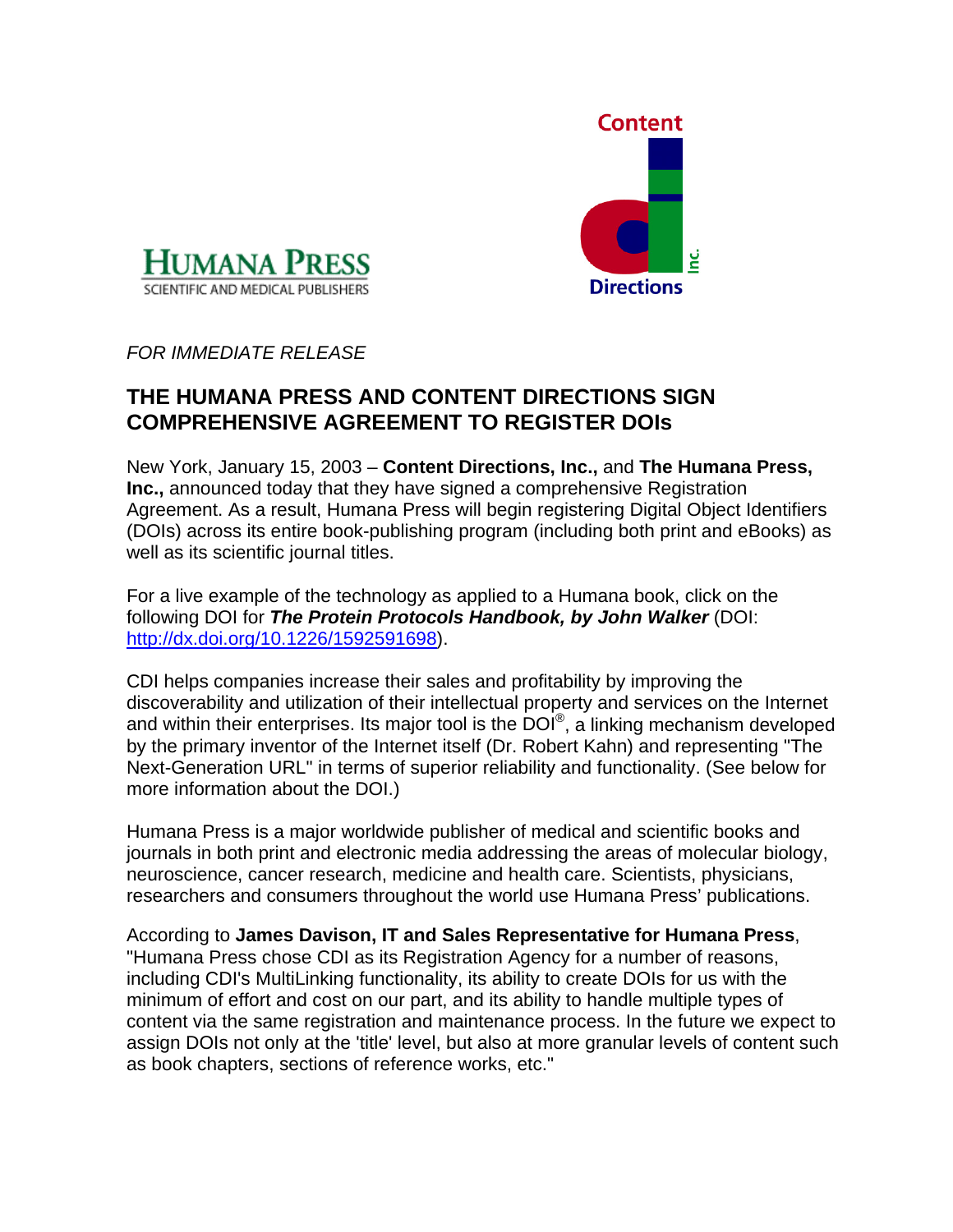"CDI is proud to have Humana Press as a customer, not only because of their firstclass reputation as a high-quality publisher, but also because they represent something of a return to our roots in servicing the STM Publishing community," said **David Sidman, CEO of Content Directions**. "Scientific, Technical and Medical Publishing is where the DOI was first adopted on a widespread basis for peerreviewed journal articles, and now these publishers are beginning to look beyond journals to enjoy the broader benefits of the DOI – not only permanently interlinking a wider variety of content than just journals, but also enabling e-commerce for both electronic and physical books, improving the discoverability of content via search engines, and other features unique to CDI's implementation of the DOI."

## **About the Digital Object Identifier (DOI®)**

The DOI is a system for identifying and exchanging intellectual property in the digital environment. The DOI is like the UPC (bar code) in the physical world, but for Internetbased resources such as digital content published online. It uniquely identifies digital objects and provides permanent links to the publisher and/or to any related services the publisher wants to enable, thus facilitating online transactions of all kinds including e-commerce, rights management and digital distribution. Created by the primary architect of the Internet itself (Dr. Robert Kahn), the DOI can be thought of as "The Next-Generation URL," or "a URL on steroids," because it is:

- Unbreakable
- Multi-linkable
- Dynamic
- Industry standard
- Scalable
- Low-cost to implement

The DOI travels with the item itself (book, chapter, section, database record, image, etc.) throughout the Internet, on syndicated and partner sites, and via downloads. As long as the user is connected to the Web, the DOI MultiLink™ functionality with its Humana-specific applications will afford the user with support and services enabled by Humana.

## **About The Humana Press**

Humana Press is a major worldwide publisher of books and journals in molecular biology, neuroscience, cancer research and medicine. Humana's most popular products are the *Methods in Molecular Biology* series, the *Cancer Drug Discovery and Development* series, the *Contemporary Cardiology* series, the *Neuromethods* series, and the *Methods in Molecular Medicine* series.

Humana's publications are utilized by scientists, physicians and researchers throughout the world. The company also maintains a highly regarded program in *Biomedical Ethics Reviews*, a strong trade program of high-quality health care books, and a small but distinguished list of best sellers, all of which are accessible through Humana's web site [\(http://www.humanapress.com](http://www.humanapress.com/)).